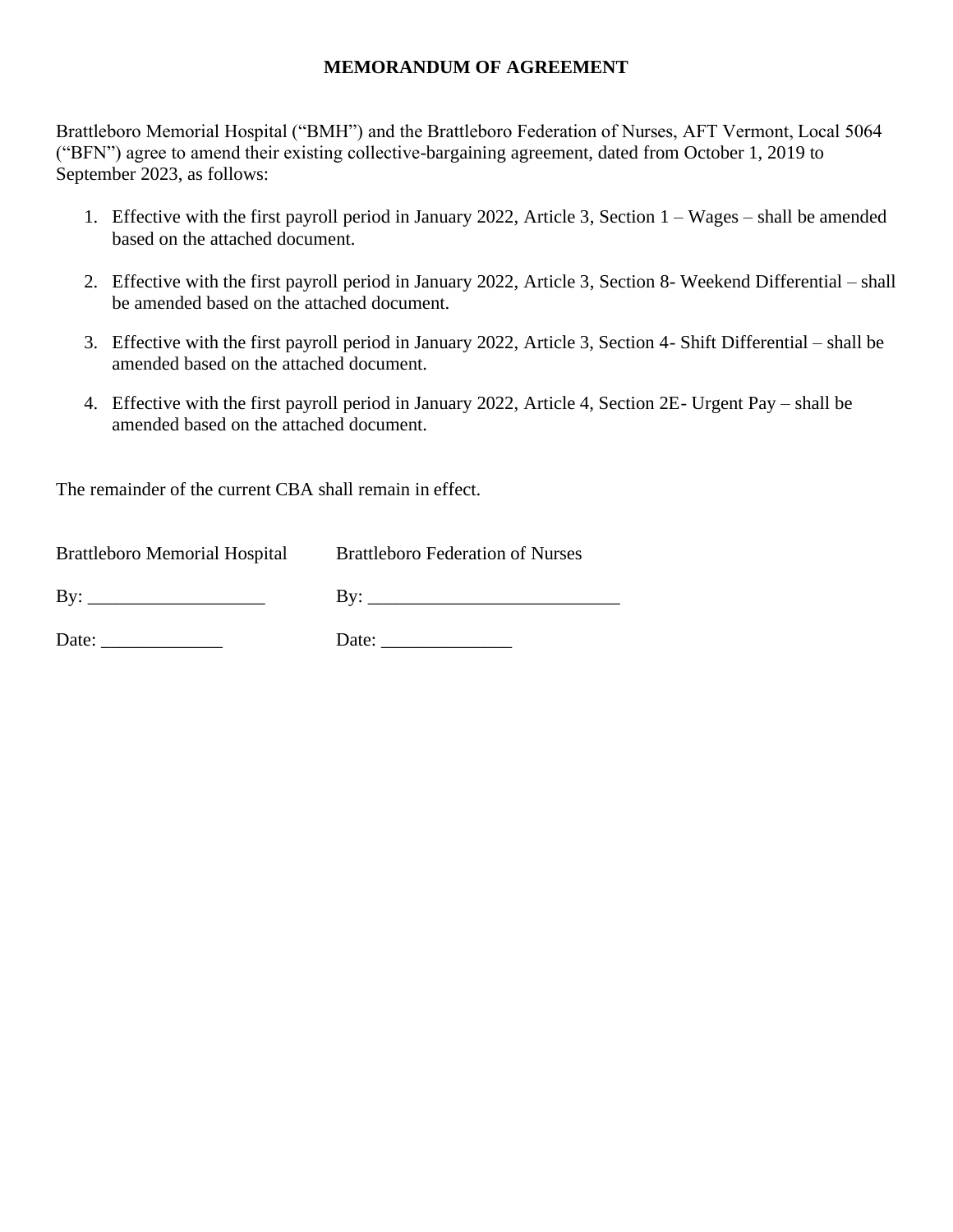# **Article 301 – Wages**

A. Wage Increases.

FY22 – Increase. Effective the first payroll period in January 2022, all eligible bargaining unit employees shall receive an eight (8) percent increase in base pay by moving the range eight (8) percent.

### **RN Salary Scales:**

Step increases shall be effective as outlined in the chart below.

|         | <b>Effective October 2021</b> | <b>Effective</b><br>January, |
|---------|-------------------------------|------------------------------|
|         |                               | 2022                         |
| Step 2  | 31.55                         | 34.07                        |
| Step 3  | 32.18                         | 34.75                        |
| Step 4  | 32.82                         | 35.45                        |
| Step 5  | 33.48                         | 36.16                        |
| Step 6  | 34.15                         | 36.88                        |
| Step 7  | 34.84                         | 37.63                        |
| Step 8  | 35.53                         | 38.37                        |
| Step 9  | 36.24                         | 39.14                        |
| Step 10 | 36.96                         | 39.92                        |
| Step 11 | 37.7                          | 40.72                        |
| Step 12 | 38.46                         | 41.54                        |
| Step 13 | 39.22                         | 42.36                        |
| Step 14 | 40.01                         | 43.21                        |
| Step 15 | 40.81                         | 44.07                        |
| Step 16 | 41.63                         | 44.96                        |
| Step 17 | 42.46                         | 45.86                        |
| Step 18 | 43.31                         | 46.77                        |
| Step 19 | 44.18                         | 47.71                        |
| Step 20 | 45.07                         | 48.68                        |
| Step 21 | 45.97                         | 49.65                        |
| Step 22 | 46.89                         | 50.64                        |
| Step 23 | 47.82                         | 51.65                        |
| Step 24 | 48.78                         | 52.68                        |
| Step 25 | 49.75                         | 53.73                        |
| Step 26 | 50.76                         | 54.82                        |
| Step 27 | 51.77                         | 55.91                        |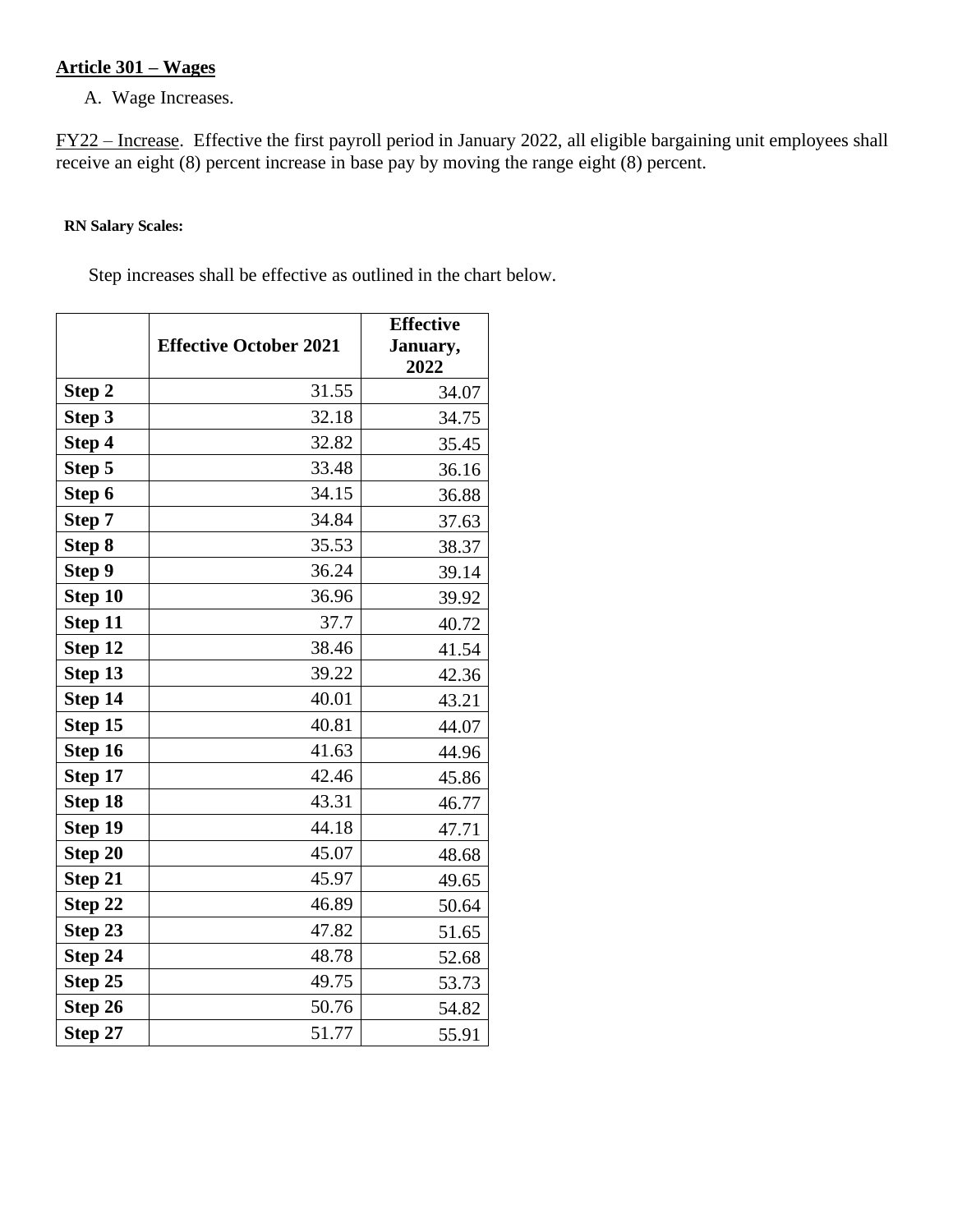#### **LPN Salary Scales:**

Step increases shall be effective as outlined in the chart below.

|         | <b>Effective October</b><br>2021 | <b>Effective</b><br><b>January 2022</b> |
|---------|----------------------------------|-----------------------------------------|
| Step 2  | 19.96                            | 21.56                                   |
| Step 3  | 20.35                            | 21.98                                   |
| Step 4  | 20.75                            | 22.41                                   |
| Step 5  | 21.15                            | 22.84                                   |
| Step 6  | 21.56                            | 23.28                                   |
| Step 7  | 22                               | 23.76                                   |
| Step 8  | 22.43                            | 24.22                                   |
| Step 9  | 22.87                            | 24.70                                   |
| Step 10 | 23.33                            | 25.20                                   |
| Step 11 | 23.8                             | 25.70                                   |
| Step 12 | 24.27                            | 26.21                                   |
| Step 13 | 24.72                            | 26.70                                   |
| Step 14 | 25.22                            | 27.24                                   |
| Step 15 | 25.72                            | 27.78                                   |
| Step 16 | 26.24                            | 28.34                                   |
| Step 17 | 26.74                            | 28.88                                   |
| Step 18 | 27.27                            | 29.45                                   |
| Step 19 | 27.8                             | 30.02                                   |
| Step 20 | 28.35                            | 30.62                                   |
| Step 21 | 28.92                            | 31.23                                   |
| Step 22 | 29.5                             | 31.86                                   |
| Step 23 | 30.08                            | 32.49                                   |
| Step 24 | 30.63                            | 33.08                                   |
| Step 25 | 31.25                            | 33.75                                   |
| Step 26 | 31.88                            | 34.43                                   |
| Step 27 | 32.52                            | 35.12                                   |

# **Article 3, Section 4 Differentials**

NEW: End of the Day Ambulatory Clinics and Office Practices. When a bargaining unit employee working in a clinic or office practice is required to work past their regularly scheduled shift for a direct patient care issues that requires the scope and skill of an RN or LPN, the bargaining unit employees will be paid a rate of two times (2x) their base rate for all hours worked past their scheduled shift.